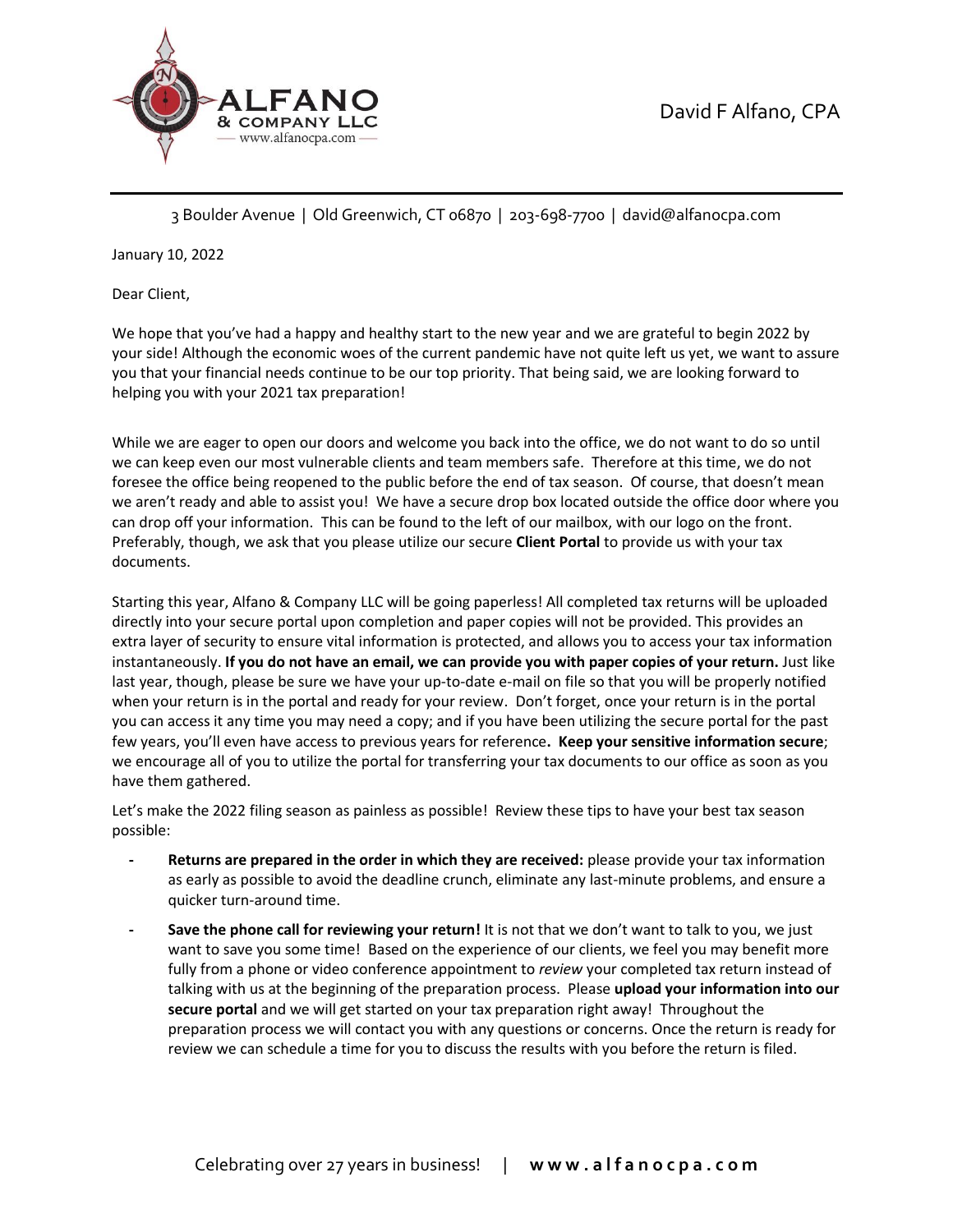

3 Boulder Avenue | Old Greenwich, CT 06870 | 203-698-7700 | david@alfanocpa.com

- **- Information is due to our office prior to the deadline:** *complete* personal, trust, and c-corporation tax information must be provided to our office by *March 21, 2022* to be filed by the deadline. (Information for the preparation of partnerships and s-corporations, which are due March 15<sup>th</sup>, must be received by *February 14, 2022*).
- As always we'll need an annual engagement letter and questionnaire completed: Click [here](https://alfanocpa.com/forms-for-individuals/) to access the forms for your personal tax return, and [here](https://alfanocpa.com/forms-for-businesses/) for the business tax return forms.
- **be charged an expediate fee. - Don't forget outstanding information:** should our office request any missing information, this must be supplied by April 1st to guarantee a timely filing for personal returns. **If your tax information is received after these deadlines your tax return will automatically be put on extension and you may**
- extension for any client; please contact us as soon as you think you may require an extension. Please **- Don't forget to contact us for an extension:** unless requested, we will not automatically prepare an note: **there will be a fee for calculating the amount to pay with an extension for any information provided after March 21, 2022.**
- **- An extension is of time to file, NOT time to pay:** all payments are due to the federal and state governments by April 18<sup>th</sup> or you will incur unavoidable penalties and interest.
- **- All returns must be e-filed**: if you are interested in receiving any potential refund as quickly as possible please **include a voided check** with your tax information and we will **have the refund directly deposited into your bank account**.

The following page contains a helpful calendar of all important dates, and additional information to remember forthis upcoming tax season.

Thank you in advance for helping us make each tax year better and better! We look forward to seeing you soon.

As always, we appreciate your referrals. Adding your family and friends to our client list is, by far, our most gratifying source of growth.

Sincerely,

Alfano & Company, LLC